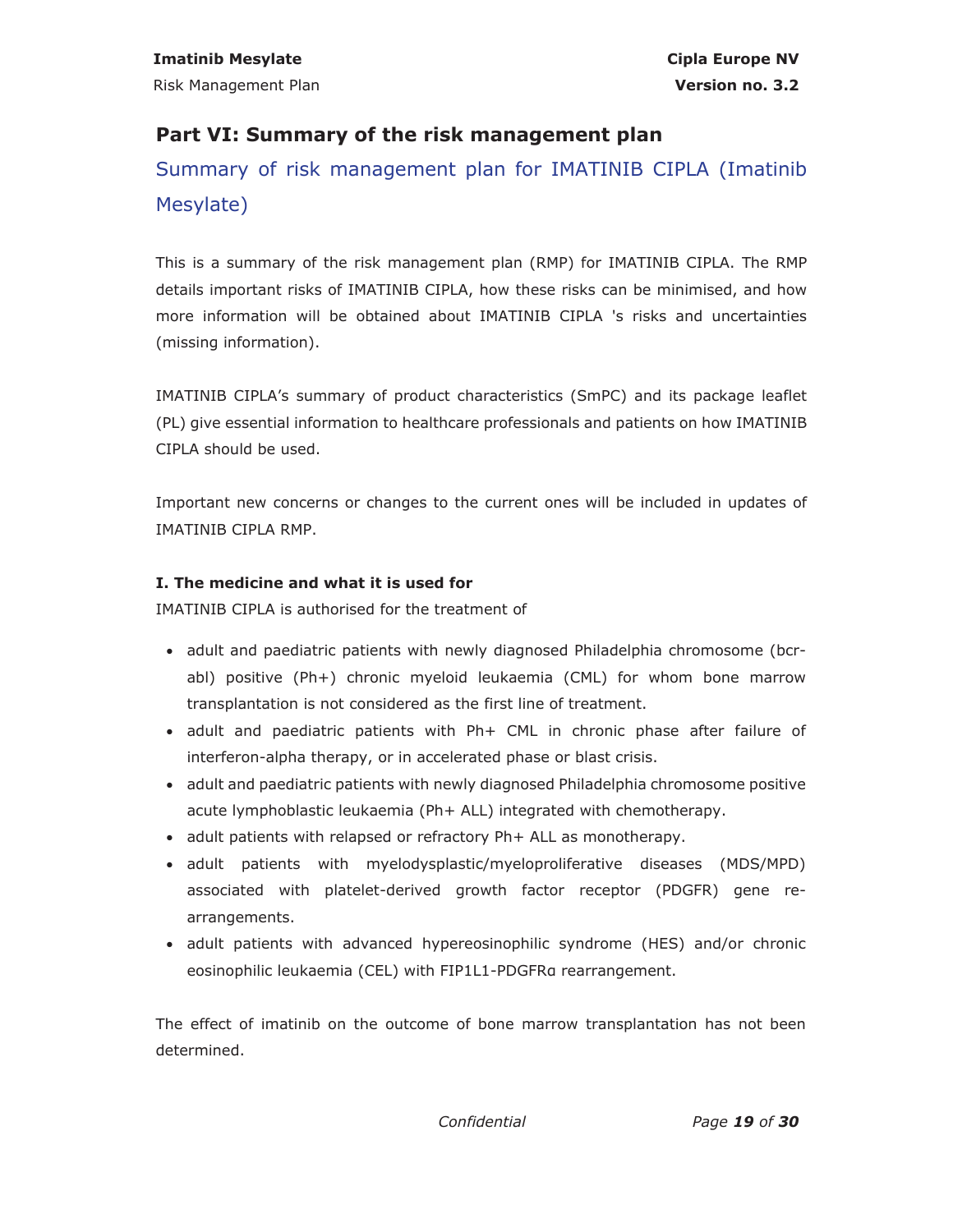#### **Imatinib Mesylate Cipla Europe NV Cipla Europe NV**

Risk Management Plan **Version no. 3.2** 

### IMATINIB CIPLA is indicated for

- the treatment of adult patients with Kit (CD 117) positive unresectable and/or metastatic malignant gastrointestinal stromal tumours (GIST).
- the adjuvant treatment of adult patients who are at significant risk of relapse following resection of Kit (CD117)-positive GIST. Patients who have a low or very low risk of recurrence should not receive adjuvant treatment.
- the treatment of adult patients with unresectable dermatofibrosarcoma protuberans (DFSP) and adult patients with recurrent and/or metastatic DFSP who are not eligible for surgery.

For full indication please see SmPC.

It contains imatinib mesylate as the active substance and it is given by oral route.

## **II. Risks associated with the medicine and activities to minimise or further characterise the risks**

Important risks of IMATINIB CIPLA, together with measures to minimise such risks are outlined below.

Measures to minimise the risks identified for medicinal products can be:

- Specific information, such as warnings, precautions, and advice on correct use, in the package leaflet and SmPC addressed to patients and healthcare professionals;
- Important advice on the medicine's packaging;
- $\bullet$  The authorised pack size  $-$  the amount of medicine in a pack is chosen so to ensure that the medicine is used correctly;
- $\bullet$  The medicine's legal status  $-$  the way a medicine is supplied to the patient (e.g. with or without prescription) can help to minimise its risks.

Together, these measures constitute *routine risk minimisation* measures.

In addition to these measures, information about adverse reactions is collected continuously and regularly analysed including periodic safety update report (PSUR) assessment so that immediate action can be taken as necessary. These measures constitute *routine pharmacovigilance activities*.

If important information that may affect the safe use of IMATINIB CIPLA is not yet available, it is listed under 'missing information' below.